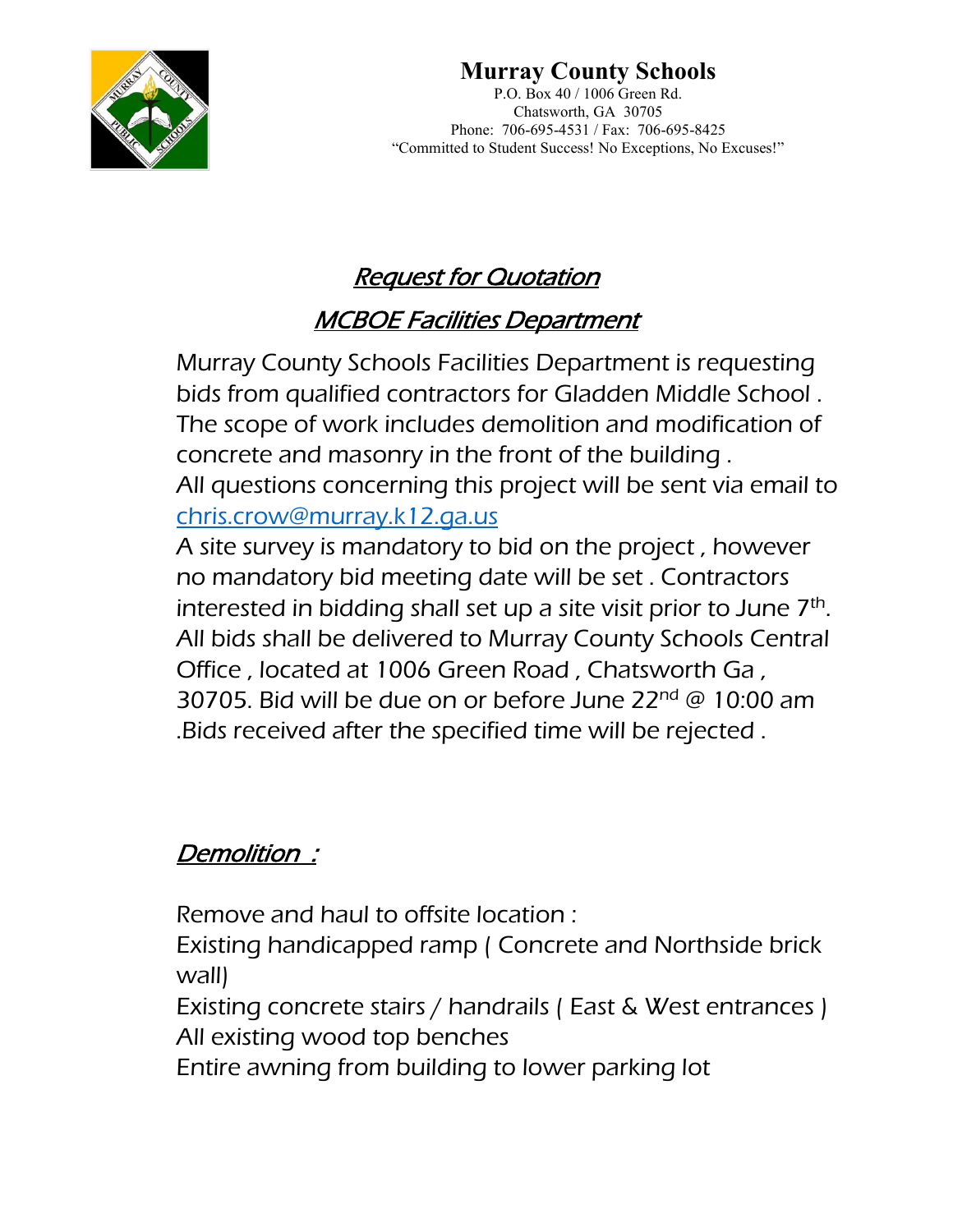Lower concrete area ( from mailbox 253' East and from building to asphalt )

## Footings :

Footings supporting ramp retaining walls will be 36''x 12''reinforced with three ( 3 ) #5 rebar continuous. Footings supporting bench retaining walls will be 24'' x 12'' reinforced with two ( 2 ) #5 rebar continuous . All concrete used in footings will be 3,000 P.S.I.

### Concrete Walls:

63' of 8'' sloped concrete ramp walls reinforced with #5 rebar  $\omega$  12" o/c horizontally and 18" o/c vertically.

### Plain Concrete Pads :

- 1- 223 sq.ft.x 6'' deep ramp ( flush with brick rowlock )
- 1- 78 sq.ft. x 6'' deep upper bench ( flush with top of existing brick wall )
- 1- 78 sq.ft. x 6'' deep lower bench pad ( flush with top of new brick wall )

Pads will be 3,000 psi concrete , reinforced with 6x6x10/10 wire mesh . Pads will receive one coat of sealer & hardener. All concrete will be standard grey color .

## Stamped Concrete Pads :

- 1- 827 sq.ft. x 6'' deep East upper entrance pad
- 1- 756 sq.ft. x 6''deep West upper entrance pad
- 1- 5650 sq.ft. x6'' deep lower entrance pad ( slope concrete from building to 1-1/2'' higher than asphalt )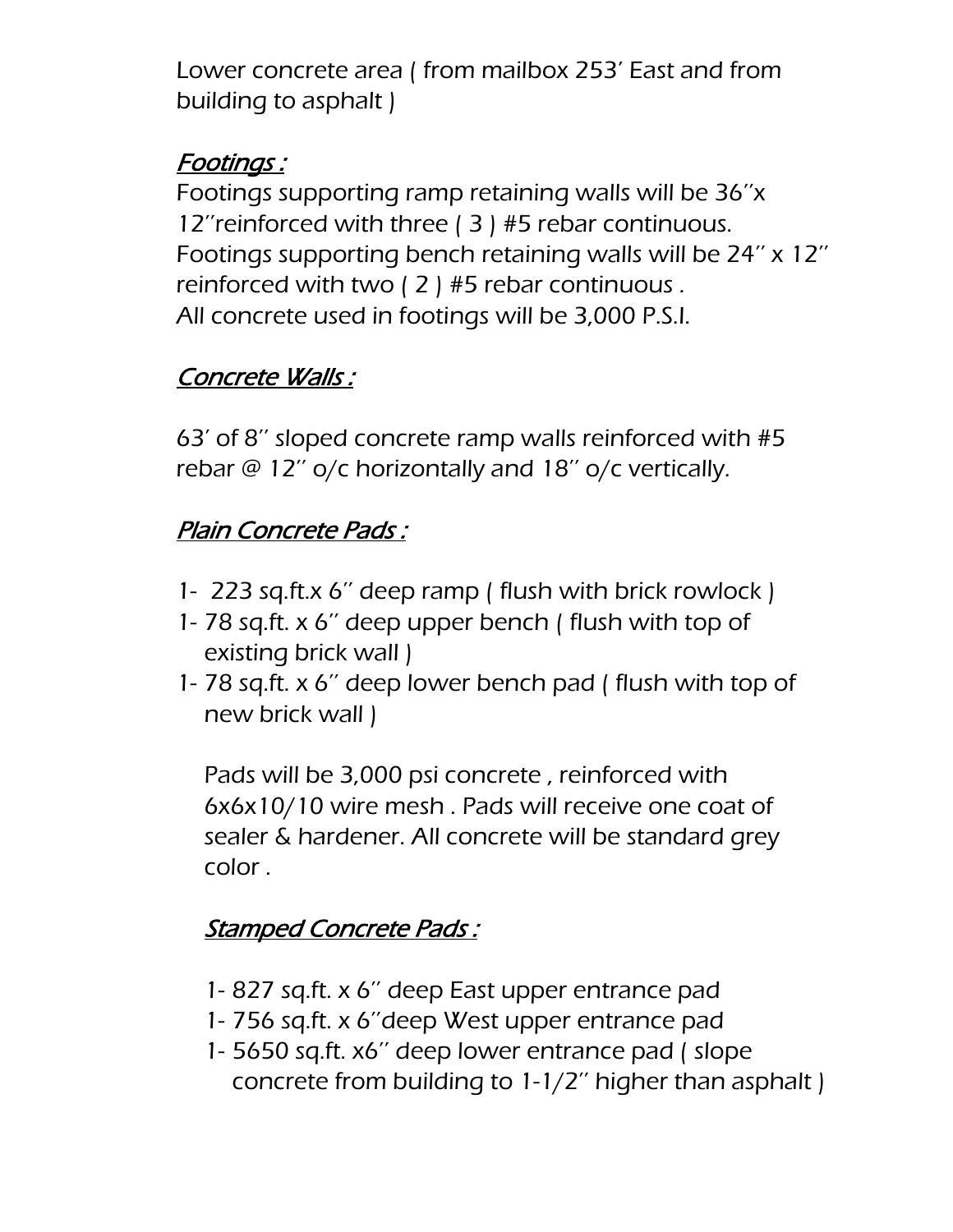Pads will be 3,000 psi concrete , poured on grade , reinforced with 6x6x10/10 wire mesh . Pads will receive one coat of sealer & hardener. All concrete will be standard gray color .

#### Concrete Stairs :

Form and pour concrete stairs. Stairs shall have 14'' treads with one #5 rebar each and five risers of equal height . Stairs will receive one coat of sealer & hardener.

#### Masonry :

Furnish and install 60' of 8'' block bench with brick veneer to match existing brick ( one side with brick rowlock )

Furnish and install brick veneer ramp retaining walls ( one side with brick rowlock )

Areas to be filled , i.e. ramp, stairs, benches ect. will be filled with #57 stone and/or compacted graded aggregate base .

#### Accessories:

12- Furnish and install mill finish aluminum handrails at stairs.

2-Furnish and install mill finish aluminum handrails at handicapped ramp. Handrails to be sleeved and grouted in place.

#### Notes: